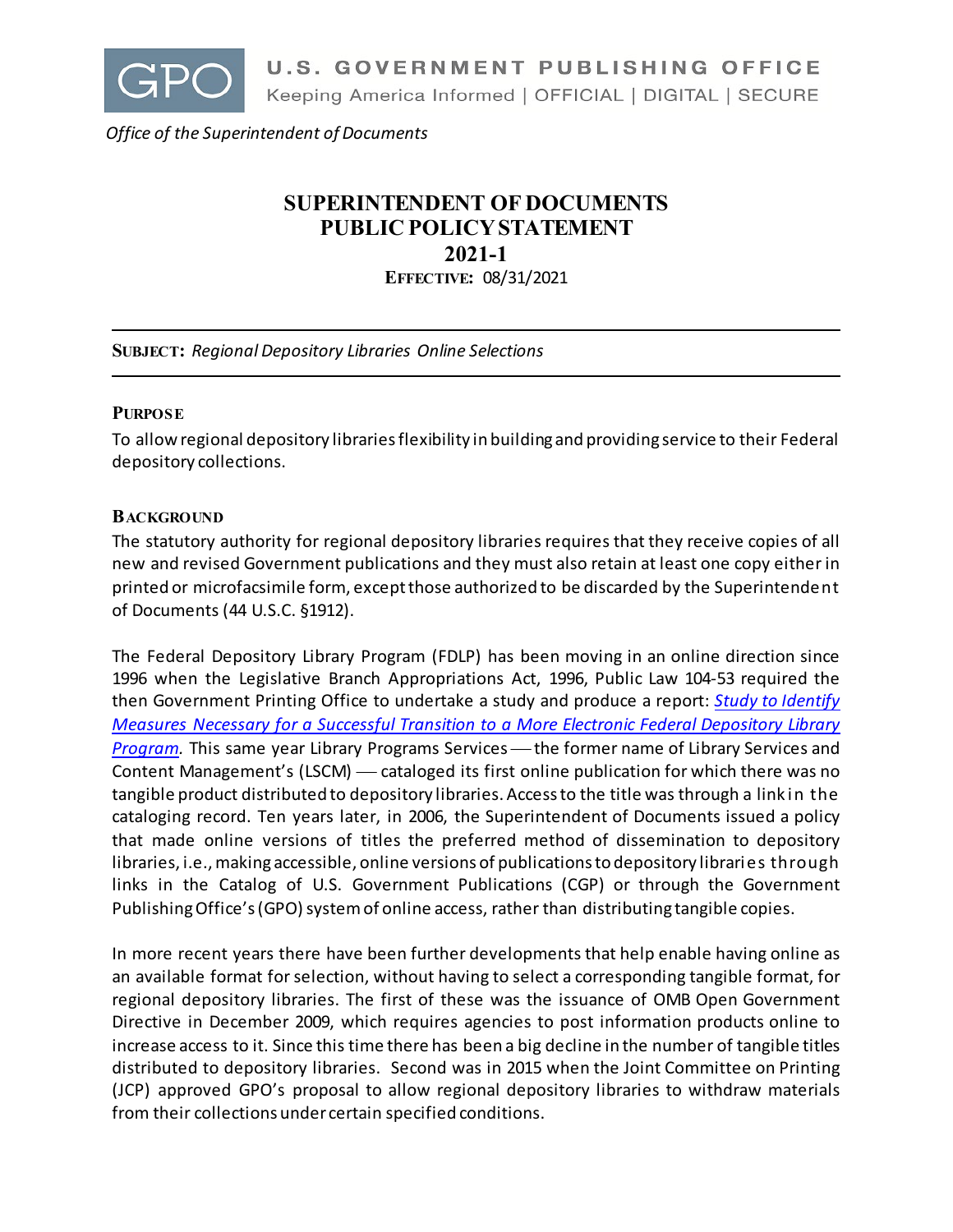Regional depository libraries are providing access to Federal publications in a variety of formats to match patron needs, and they no longer are receiving all new and revised tangible versions for all titles through the FDLP. Nor are regional depository libraries necessarily retaining a printed or microfacsimile version of what they receive, since the implementation of SOD-PPS-2020-1, [Government Publications Authorized for Discard by Regional Depository Libraries.](https://www.fdlp.gov/file-repository/about-the-fdlp/policies/superintendent-of-documents-public-policies/4400-government-publications-authorized-for-discard-by-regional-depository-libraries-2) GPO, through digitization and preservation of materials, and working with libraries to catalog and inventory their collections, will ensure that the comprehensiveness of the nation-wide depository collection, the National Collection of U.S. Government Public Information, is not impaired. Having online as a selection format on par with paper and microfiche is one such alternative for the digital age that will benefit regional depository libraries, their patrons, and GPO.

## **POLICY**

Regional depository libraries may select "online" (EL) as a format without having to make a corresponding tangible selection, for specified titlesthat:

- Are accessible through GPO's **govinfo**, digital preservation steward partners, or trusted digital repositories of Federal agency.
- Have four geographically dispersed print selectors secured.

The Superintendent of Documents will provide notification as titles become eligible for action under this policy.

| Digital Preservation<br>Steward                                 | An official partner who makes a commitment to retain and make<br>publicly accessible at no fee, digital resources within scope of the<br>FDLP. They also take on the additional responsibilities for preserving<br>those resources.                                                                                                                                                                                                                                                                                                                   |
|-----------------------------------------------------------------|-------------------------------------------------------------------------------------------------------------------------------------------------------------------------------------------------------------------------------------------------------------------------------------------------------------------------------------------------------------------------------------------------------------------------------------------------------------------------------------------------------------------------------------------------------|
| National Collection of<br>U.S. Government Public<br>Information | A geographically dispersed collection of the corpus of Federal<br>Government public information, accessible to the public at no cost.                                                                                                                                                                                                                                                                                                                                                                                                                 |
| <b>Trusted Digital</b><br>Repository                            | A trustworthy digital repository that has a mission to provide<br>reliable, long-term access to digital resources to its Designated<br>Community, now, and into the future. To fulfill this mission, a<br>trustworthy digital repository is committed to the continuous<br>monitoring of risks to its systems and responsibilities, ongoing<br>strategic action and technology implementation to meet the needs<br>of its Designated Community, and regularly ensure the transparency<br>of its preservation and assessment activities to the public. |

## **DEFINITIONS**